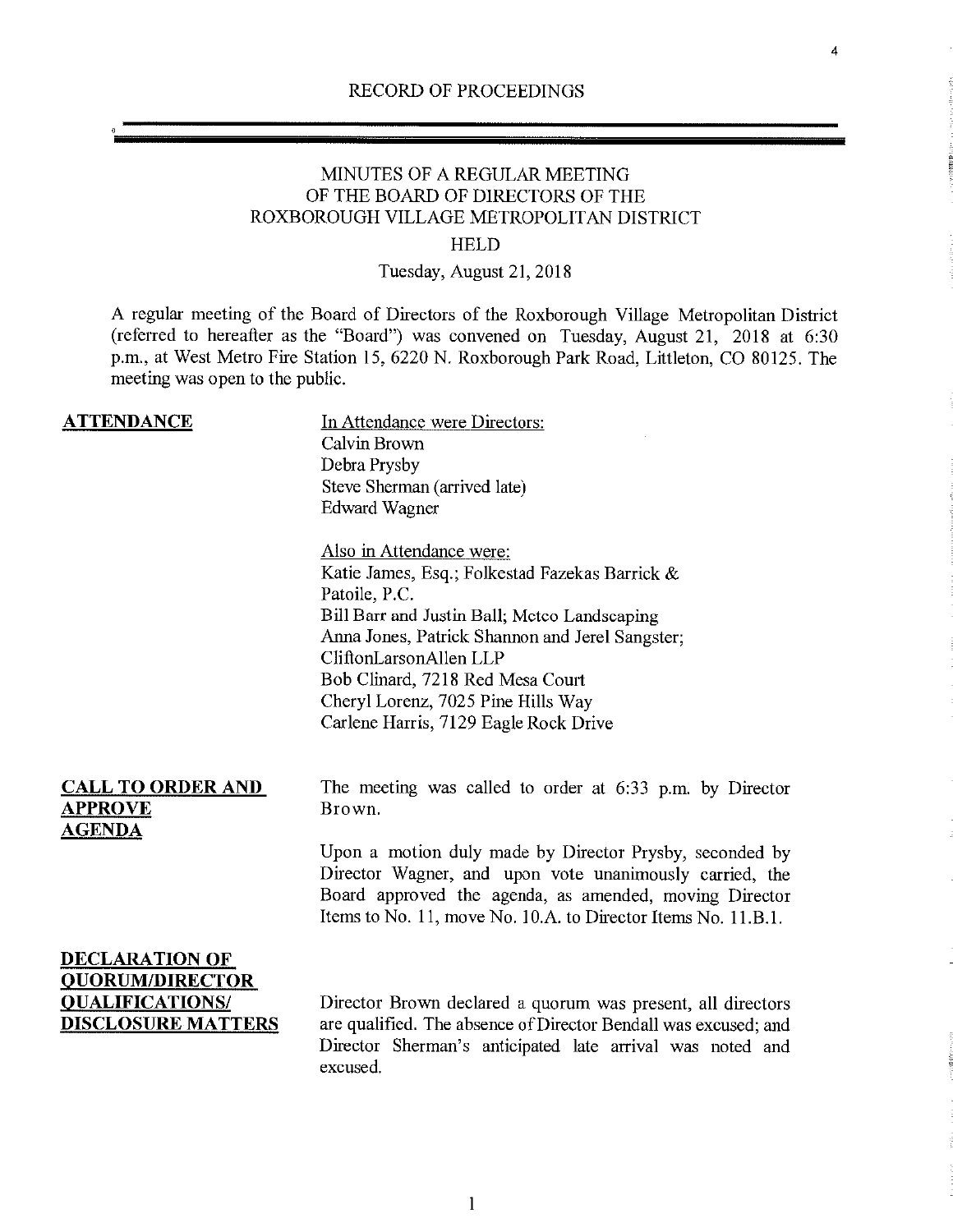| <b>PUBLIC</b><br><b>COMMENT</b> and/or<br><b>GUESTS</b> | Ms. Lorenz reported that she has the dugout plans. She noted<br>that her insurance will not cover ATV passengers. She asked if<br>residents could continue using one car to shuttle spectators to<br>the field.                                                                                                                                       |
|---------------------------------------------------------|-------------------------------------------------------------------------------------------------------------------------------------------------------------------------------------------------------------------------------------------------------------------------------------------------------------------------------------------------------|
|                                                         | Ms. Harris asked the Board to work to develop solutions to<br>allow residents with disabilities to access the field.                                                                                                                                                                                                                                  |
|                                                         | Mr. Clinard stated that the field and vehicle use issue isn't with<br>permitted users, it is the violators who are abusing and<br>damaging the park with their vehicles.                                                                                                                                                                              |
|                                                         | Mr. Clinard reported issues with watering the hillside and<br>mowing. Mr. Barr will discuss with the irrigation tech.                                                                                                                                                                                                                                 |
|                                                         | Mr. Clinard reported a branch hanging on Village Circle West<br>between Buckeye and Eagle View.                                                                                                                                                                                                                                                       |
|                                                         | Mr. Clinard provided Ms. Jones with minute revisions.                                                                                                                                                                                                                                                                                                 |
| <b>CONSENT AGENDA</b>                                   | Consider Approval of the July 17, 2018 Special Meeting<br>А.<br><u>Minutes and August 8, 2018 Special Meeting Minutes</u>                                                                                                                                                                                                                             |
|                                                         | <b>B.</b><br><b>Review and Accept Updated Cash Position and Property</b><br><b>Tax Schedule</b>                                                                                                                                                                                                                                                       |
|                                                         | C.<br>Update on Foothills Park and Recreation use Numbers<br><b>Break Out</b>                                                                                                                                                                                                                                                                         |
|                                                         | Upon a motion duly made by Director Prysby, seconded by<br>Director Brown, and upon vote unanimously carried, the Board<br>approved the Consent Agenda with the revisions from Mr.<br>Clinard to the August 8, 2018 meeting minutes.                                                                                                                  |
| <b>DISCUSSION AGENDA</b>                                |                                                                                                                                                                                                                                                                                                                                                       |
| <b>FINANCIAL MATTERS</b>                                | Review and Consider Approval of Current Claims,<br>A.<br>Approve Transfer of Funds, Ratify Payment of Autopay<br>Claims and Ratify Approval of Previous<br>Claims and<br>Director Fees                                                                                                                                                                |
|                                                         | Ms. Jones reviewed the claims with the Board.<br>Following<br>discussion, upon a motion duly made by Director Prysby,<br>seconded by Director Brown, and upon a vote unanimously<br>carried, the Board approved the current claims including ACH<br>payments in the total amount of \$87,550.11, the transfer of<br>funds and approved Director fees. |

5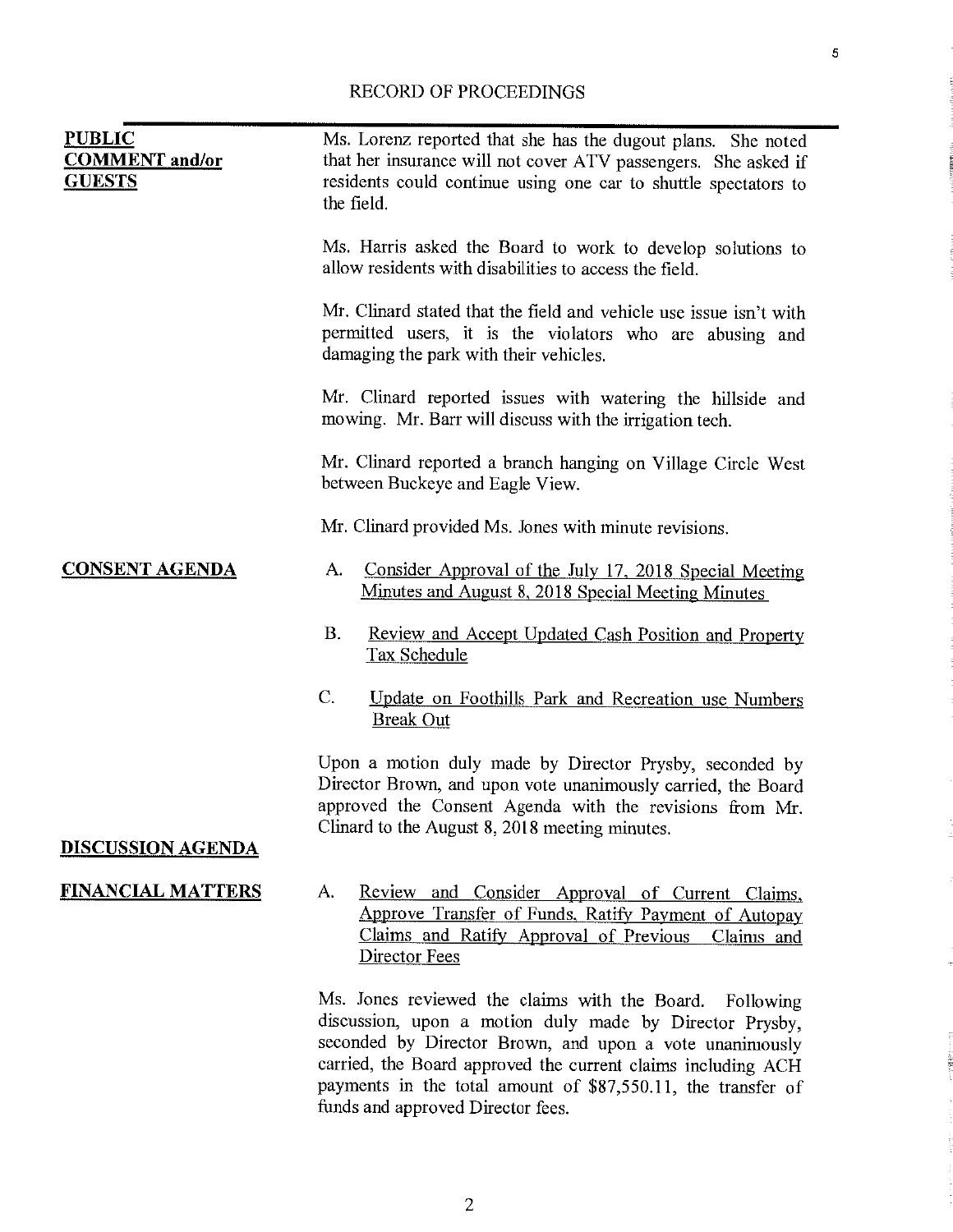| <b>LANDSCAPE</b>   |  |  |
|--------------------|--|--|
| <b>MAINTENANCE</b> |  |  |

A. Review and Consider Approval of Bailey Tree Proposals:

1. 2019 Tree Maintenance Proposal - \$69,310

The Board deferred this until the September meeting when Bailey Tree is present.

#### B. Metco Landscape Report

Bill Barr reviewed the monthly Landscape Report with the Board. He noted that they are applying Revive on bald spots on the baseball field. The native grasses have been completed and they are calibrated for controlling shrubs and weeks. Director Prysby requested that more detail be included on the bills.

C. Review and Consider Approval of Proposals:

Mr. Barr reviewed the proposals with the Board. Ms. Jones requested more that information be included in the proposals. Director Prysby asked Metco to look into hardy annuals for next planting season that will survive with little water.

- 1. Village Circle East Rock \$4,200 Upon a motion duly made by Director Prysby, seconded by Director Wagner, and upon vote unanimously carried, the Board approved the proposal for Village Circle East Rock in the amount of \$4,200.
- 2. Mule Deer Park Mulch Tree Rings \$175 Upon a motion duly made by Director Prysby, seconded by Director Wagner, and upon vote unanimously carried, the Board approved the Mule Deer Park mulch tree rings in the amount of \$175.

3. Airplane Park Mulch Topdress Playground and Tree Rings - \$800 Upon a motion duly made by Director Prysby, seconded by Director Wagner, and upon vote unanimously carried, the Board approved Airplane Park mulch topdress playground and tree rings in the amount of \$800.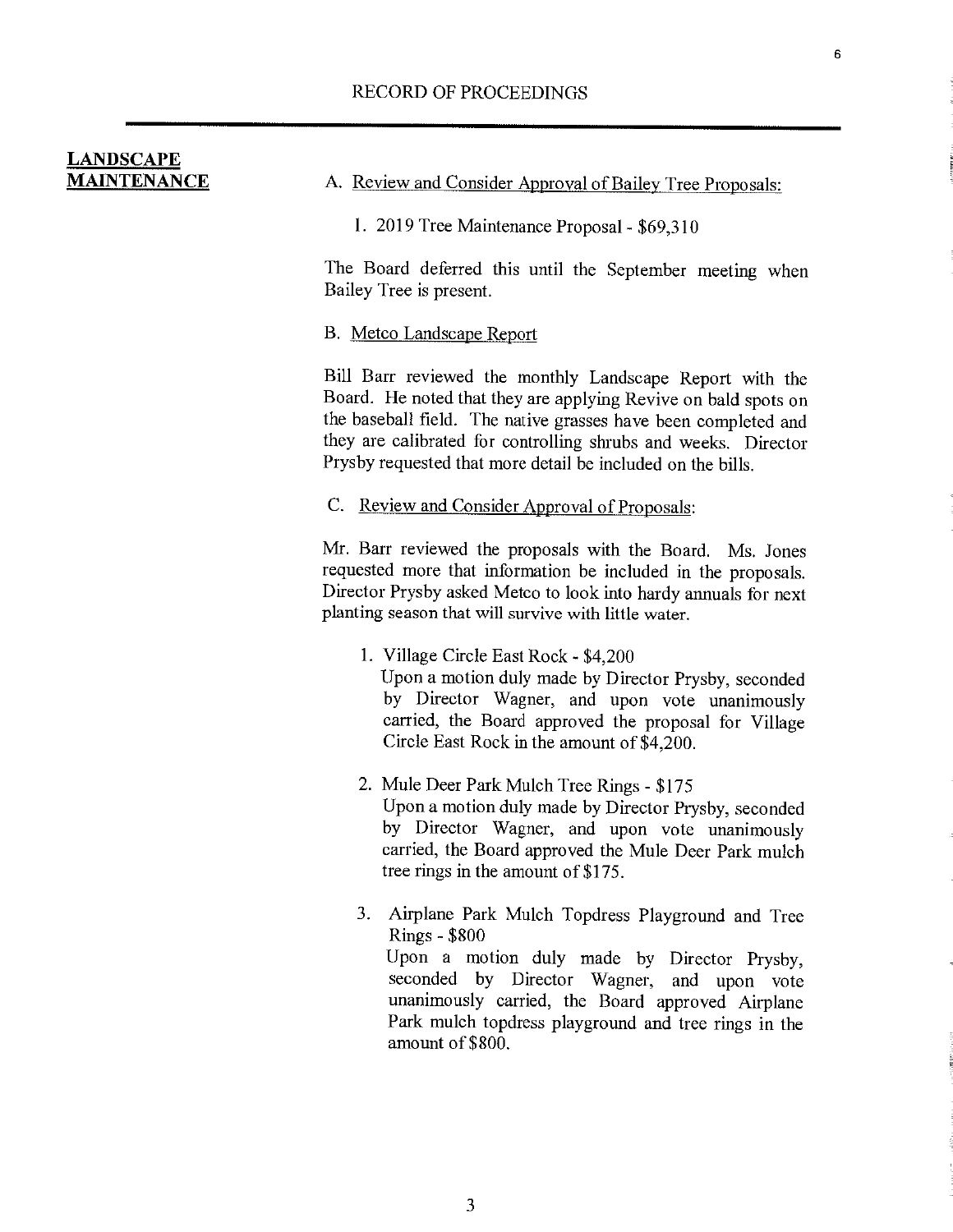4. Edging removal and Replacement - \$14,950

 $\boldsymbol{7}$ 

|                      | The Board discussed looking into design options. Metco<br>will get design options to the Board. After discussion,<br>upon a motion duly made by Director Brown, seconded<br>by Director Wagner, and upon vote unanimously carried,<br>the Board approved the option of limited edging removal<br>and replacement in the amount of $$1,075$ . |
|----------------------|----------------------------------------------------------------------------------------------------------------------------------------------------------------------------------------------------------------------------------------------------------------------------------------------------------------------------------------------|
|                      | 5. Village Circle East Mulch Trees - \$1,100<br>Upon a motion duly made by Director Prysby, seconded<br>by Director Wagner, and upon vote unanimously carried,<br>the Board approved the Village Circle East mulch trees<br>in the amount of $$1,100$                                                                                        |
|                      | 6. Marmot Ridge Park Mulch Topdress Playground and Tree<br>Rings - \$1,550<br>Upon a motion duly made by Director Prysby, seconded<br>by Director Wagner, and upon vote unanimously carried,<br>the Board approved Marmot Ridge Park mulch topdress<br>playground and tree rings in the amount of $$1,550$                                   |
|                      | D.<br><b>Update on Irrigation Leaks</b>                                                                                                                                                                                                                                                                                                      |
|                      | Mr. Barr reported there are several leaks on the hillside of the<br>Community Park. He will follow up with Mr. Maynard to check<br>the PSI in the pump house. He noted this is not necessarily<br>attributed to vehicle use.                                                                                                                 |
|                      | Ε.<br><b>Landscape Tour Recap and Follow Up Tasks</b>                                                                                                                                                                                                                                                                                        |
|                      | Ms. Jones asked if the Board would like another landscape tour.<br>Director Prysby stated she would like to have one and other<br>Directors agreed. Mr. Sangster will work on setting up a second<br>tour for the west side of the community. The Board also<br>extended an invitation to Mr. Clinard to attend the tour.                    |
|                      | F.<br>Other                                                                                                                                                                                                                                                                                                                                  |
|                      | Director Brown requested Metco to mow on September 21 <sup>st</sup> , the<br>day before the fireworks display on September 22 <sup>nd</sup> .                                                                                                                                                                                                |
| <u>LEGAL MATTERS</u> | Update Regarding Final Water Due Diligence Filing and<br>А.<br>Executive Session pursuant to C.R.S., Section 24-6-<br>402(4)(B) and for the Purposes of Receiving Legal<br>Advice on Specific Legal Questions, if requested or if<br>needed                                                                                                  |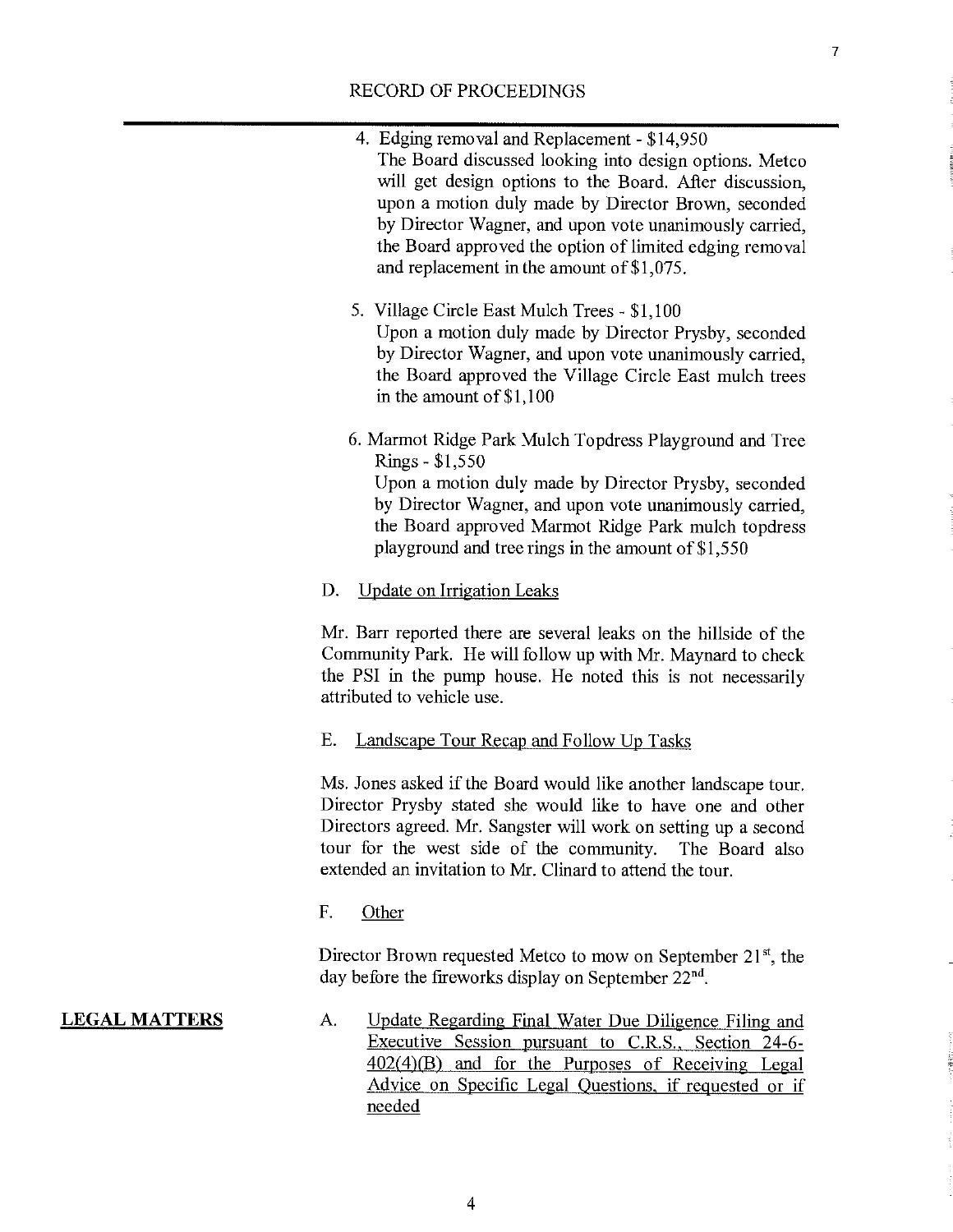There was no update needed.

#### B. Update on 14B Parcel Ownership

There was no update.

#### C. Update on Chatfield Farms Meters and Billing

Ms. James needs to discuss this with Mr. Barnett and report back at the September meeting.

8

## D. Update on Sterling Ranch Referral

Ms. James reported that Randy Pye sent a section of the Plan Development Submittal from 2009 and committed providing the Rec Center to Roxborough Village residents. Ms. James has requested the entire document and will circulate with the Board when she receives it. She provided an overview of the County approval process. Director Prysby discussed maintaining the Foothills relationship as an alternative or in addition to any use of Sterling Ranch facilities. Discussion ensued regarding the potential of contributing funding to such Sterling Ranch facility and how the Board might get resident input on the matter.

## E. Research on Board Attendance Requirements

Ms. James noted that four unexcused meetings in a row by a director make the director ineligible to serve on the Board. However, there is a lack of specific information in the statutes or the case law to explain what may be unexcused or excused or whether being late (and by how much) constitutes an absence. Ms. James clarified that directors are allowed to attend Board meetings electronically. She suggested she create a draft policy for the Board to discuss and vote on at a regular meeting. The Board directed her to do so.

Upon a motion duly made by Director Prysby, seconded by Director Wagner, and upon vote unanimously carried, the Board excused the absences of Directors Sherman and Bendall.

F. Review and Consider Approval of Resolution with Arrowhead Shores Amending Agreement for Fireworks Display September 22. 2018

Upon a motion duly by Director Prysby, seconded by Director

*5*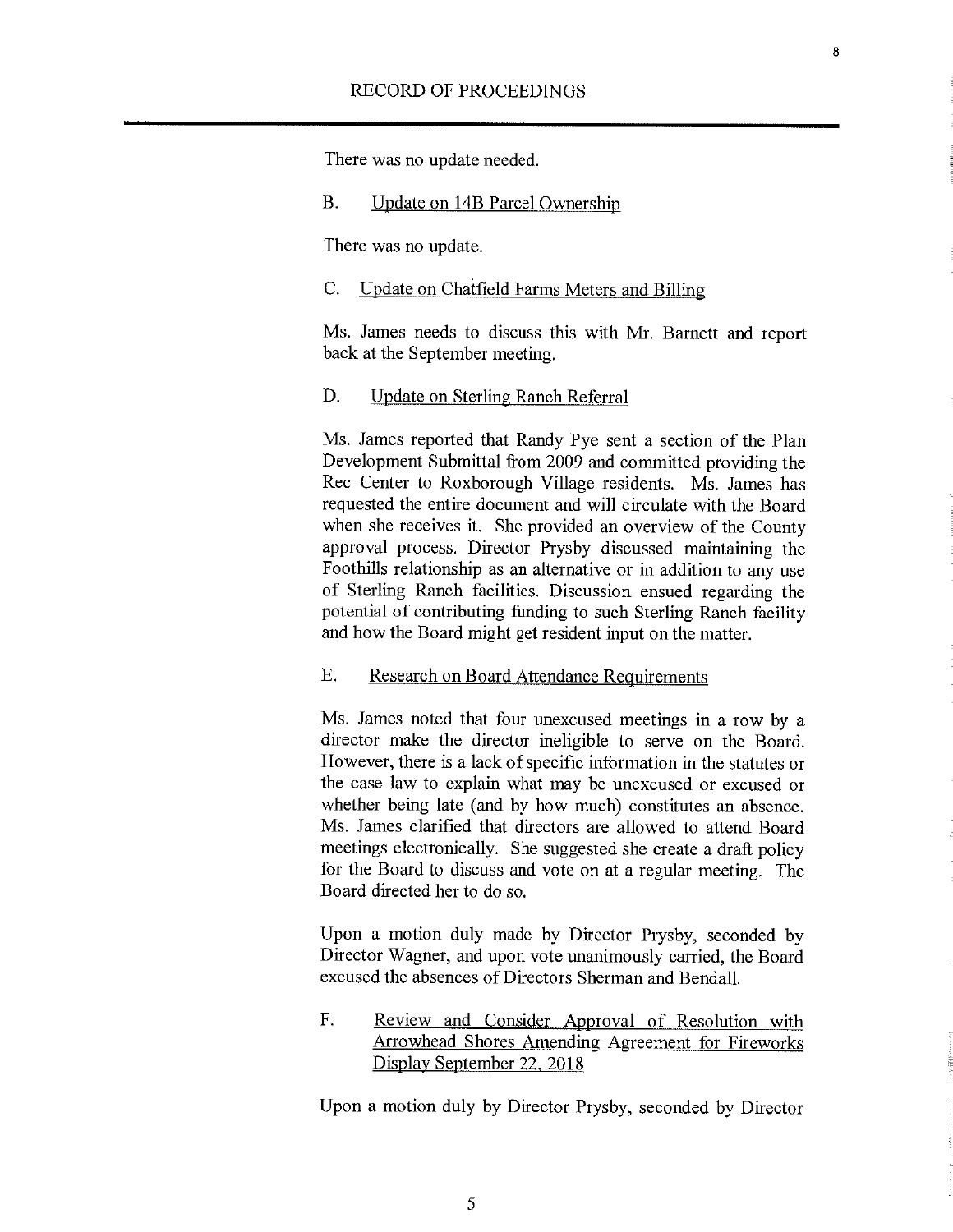Wagner, and upon vote unanimously carried, the Board approved the Resolution with Arrowhead Shores amending the agreement for fireworks display on September 22, 2018.

0. Review and consider Approval of Resolution Approving Services Agreement with Just Be You. Inc. d/b/a Star Playgrounds for Removal and Replacement of Play Structures Located within District Parks

Upon a motion duly made by Director Prysby, seconded by Director Sherman, and upon vote unanimously carried, the Board approved the Resolution Approving Services Agreement with Just Be You, Inc. d/b/a/ Star Playgrounds for removal and replacement of play structures located within the District parks.

H. Other

None.

#### **ENGINEERING MATTERS** A. 7 Acre Pond Update

- B. Pump Station Irrigation Controls Systems Update
- C. Water Rights Discussion/Discuss Water Accounting **Inventory**
- D. Discuss Review of Dugout Drawings and Plans from GMR
- E. Other

Ms. Jones provided a written engineering overview from Mr. Barnett, noting 7 Acre Pond is planted and the pump station is functioning well. There were no updates from Leonard Rice Engineers.

Mr. Barnett also provided written suggestions to remove the damaged stucco wall at Village Center East and Rampart Range Road ROW.

After discussion, upon a motion duly made by Director Prysby, seconded by Director Brown, and upon vote unanimously carried, the Board approved removal of the damaged stucco wall in an amount not to exceed \$2,500.

9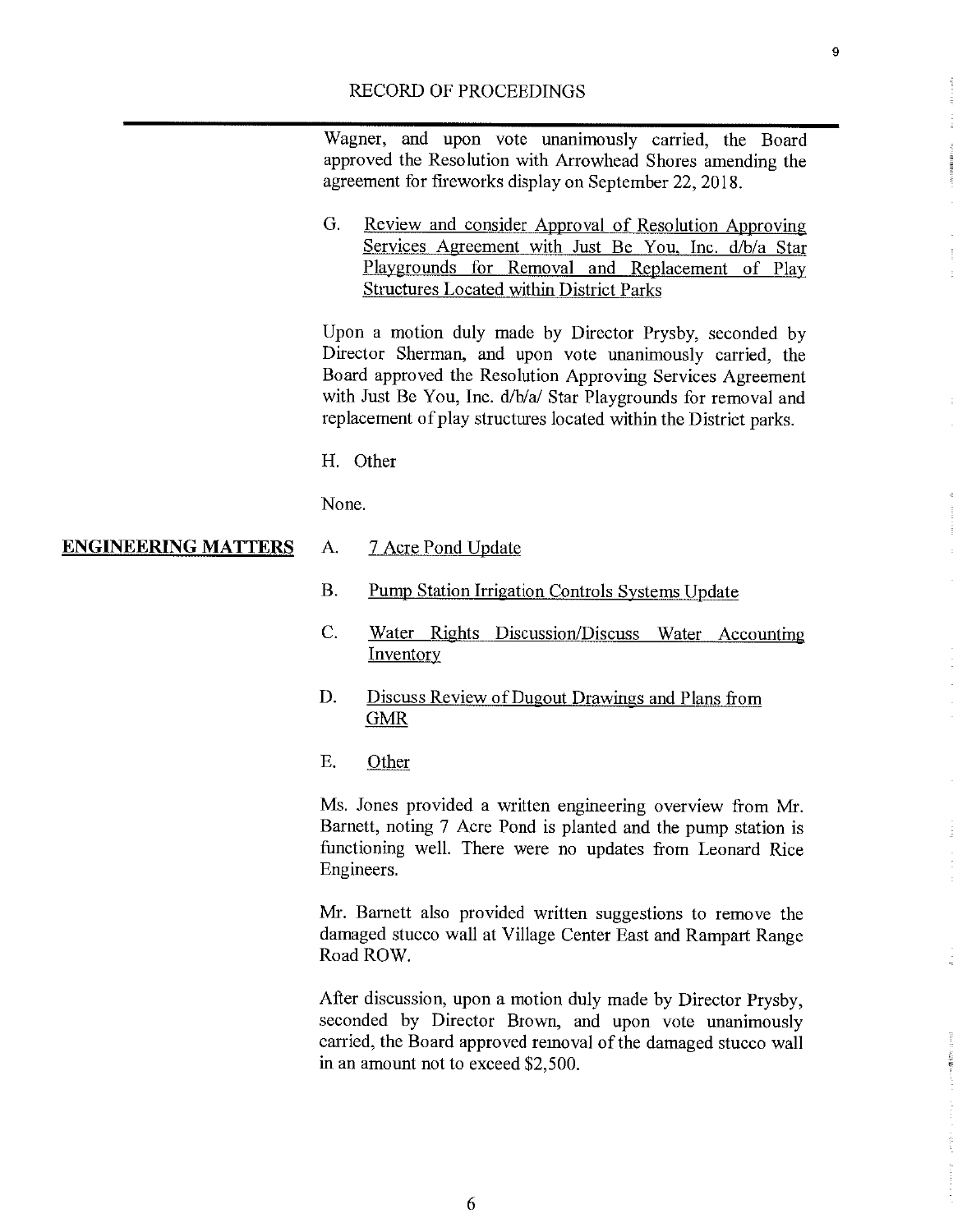# **MANAGER MATTERS**

A. Discuss Addition of Handicap Spaces to Parking Lot and Other Approaches, i.e. Bollards, ADA Access Permits

Ms. Jones noted that the management/engineering team will provide pricing at the September meeting.

B. Discuss and Consider Approval of Website Redesign Proposal

Afier discussion, upon a motion duly made by Director Prysby, seconded by Director Sherman, and upon vote unanimously carried, the Board approved the website redesign proposal from RHS Communications.

## C. Discuss Sprinklers Running on Native Grasses on the Hill Above the Fall Field in Community Park

Ms. Jones noted that this was discussed earlier in the meeting and Mr. Barr acknowledged not to mow or water that area.

D. Discuss Playground Inspection on August 29th with CSD Pool

Ms. Jones discussed this with the Board.

# E. Approve Invoice for Community Park Bathroom Repairs

Upon a motion duly made by Director Sherman, seconded by Director Wagner, and upon vote unanimously carried, the Board approved the invoice for the Community Park bathroom repairs in the amount of  $$1,475$ .

F. Undate on Pond Treatment

Ms. Jones reviewed the update that was included in the meeting packet.

G. Update on Director Fees Being Paid for Special Meetings

Ms. Jones noted that all directors that have attended the special meetings will be paid by week's end.

H. Other

None.